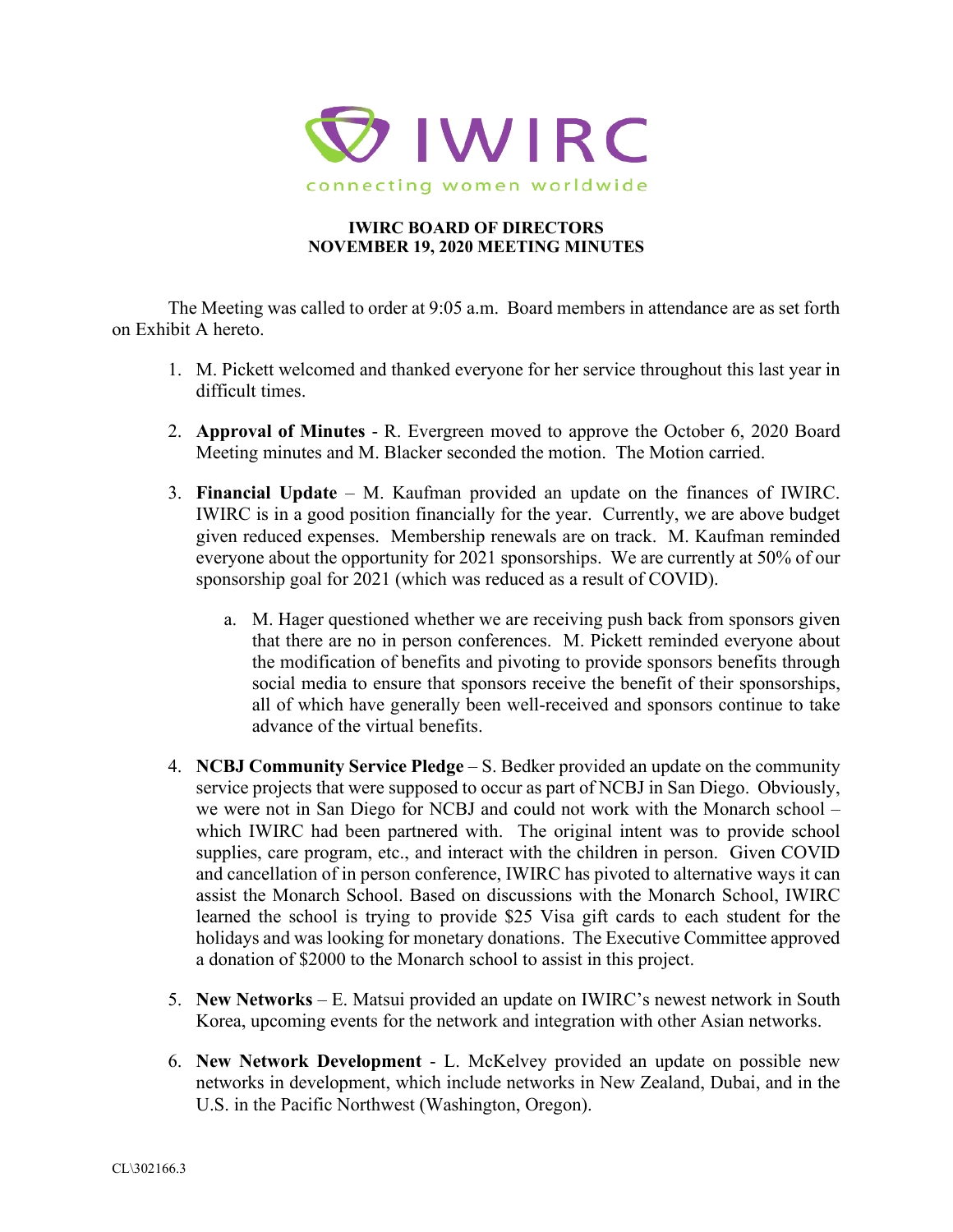- 7. **Advisory Council** M. Pickett provided an update on the Advisory Council and strategic items that the Advisory Council will be working on in 2021. M. Pickett reported that the Advisory Council has decided not to add members in 2021 since the group was slow forming and meeting at the start of 2020.
- 8. **Rising Star Presentation** The Rising Star Award presentation will be on December  $15<sup>th</sup>$  at 9am EST – which will be the last IWIRC International event for the year. M. Pickett encouraged all board members to attend the award presentation and support the Rising Star Semi-Finalists.
- 9. **2021 IWIRC Slate** C. Basler provided an overview of the slating process and reminded everyone of the need to self-nominate since the majority of board roles are one-year terms. C. Basler introduced the 2021 Nominating Committee and the IWIRC 2021 Slate. C. Basler reported that the Executive Committee had approved the slate and called for a motion to approve the 2021 Slate. L. Banco moved to approve the 2021 Slate. C. Basler seconded the Motion and the Motion to approve the 2021 slate carried.
- 10. **New Board Member Boot Camps** M. Pickett encouraged the Board Members to attend Boot Camps. There are Boot Camps scheduled on December 7 and December 8 and new board members are only required to attend one of the sessions. Invitations for the Boot Camps will be circulated after the Board call today and materials will be distributed in advance of the Boot Camp.
- 11. **Code of Conduct**  The IWIRC Code of Conduct will be implemented in January 2021 so all Board Members will be receiving the Code of Conduct to sign. It only needs to be signed once during a Board Member's service on the Board. The Code of Conduct will also be rolled out to the Networks and the Networks will be required to ensure that their local boards sign off and acknowledge board adherence to the Code of Conduct in each network's annual report.

L. Blanco moved to adjourn the meeting and M. Kaufman seconded. The meeting was adjourned at 9:31 a.m.